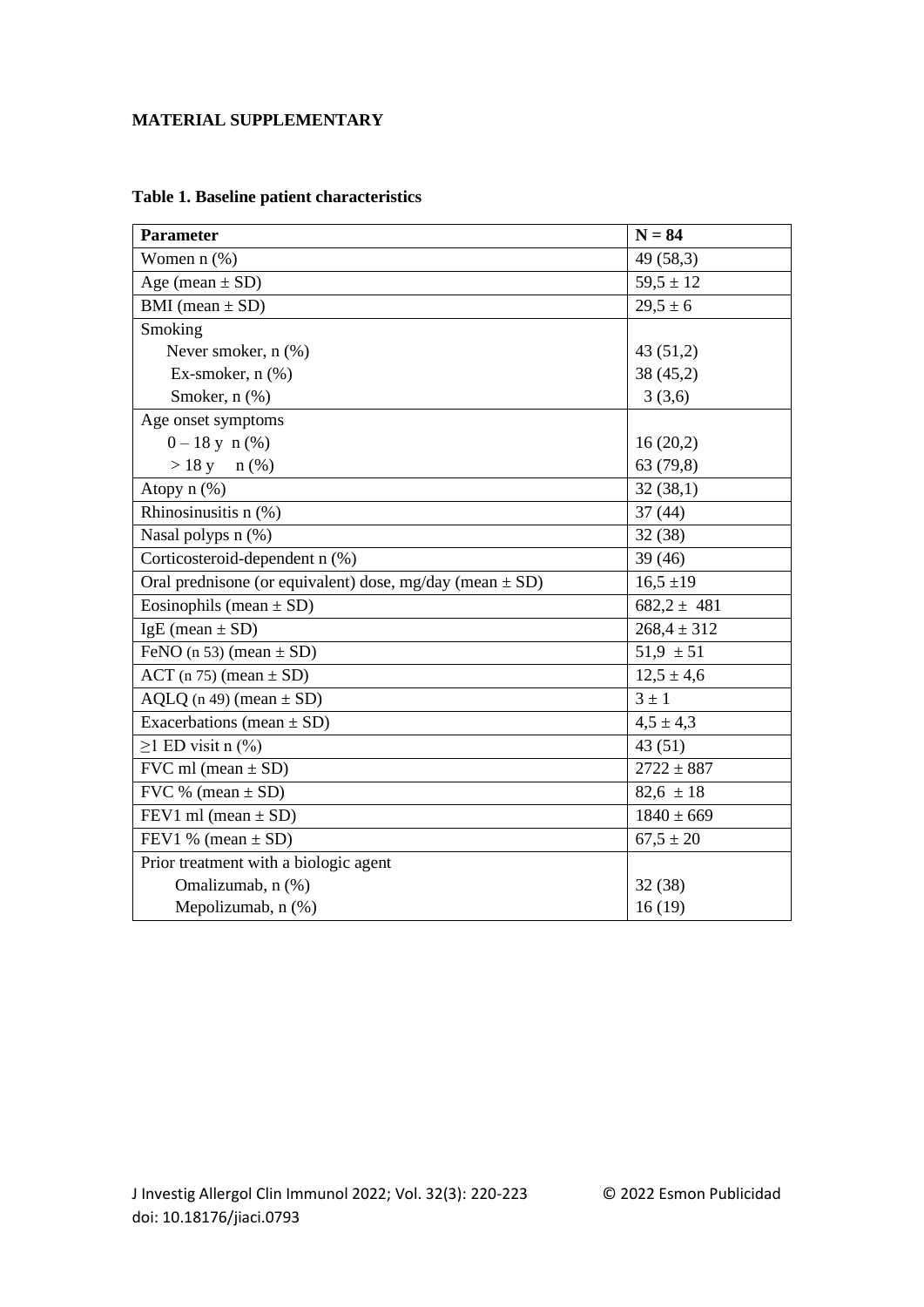|                      | <b>TOTAL N = 84</b> |             |           |
|----------------------|---------------------|-------------|-----------|
|                      | <b>Baseline</b>     | After       | р         |
|                      |                     | treatm      |           |
| <b>Exacerbations</b> | $3(2-5)$            | $0(0-1)$    | < 0.00001 |
| $<$ 300 Eos (n 15)   | $3(2-8)$            | $0(0-2)$    | 0.0010    |
| 300-500 Eos (n 19)   | $3(2-7)$            | $0(0-1)$    | 0.0003    |
| $>500$ Eos (n 50)    | $3.5(2-5)$          | $0(0-0)$    | < 0.00001 |
| Oral prednisone      | $10(5-20)$          | $0(0-5)$    | < 0.00001 |
| $<$ 300 Eos (n 7)    | $20(15-90)$         | $5(2.5-30)$ | 0.0277    |
| 300-500 Eos (n 9)    | 18 (10-30)          | $0(0-5)$    | 0.0076    |
| $>500$ Eos (n 23)    | $7.5(5-10)$         | $0(0-0)$    | < 0.00001 |

 **Table 2. Exacerbations according eosinophil level** 

Median (Interquartile range)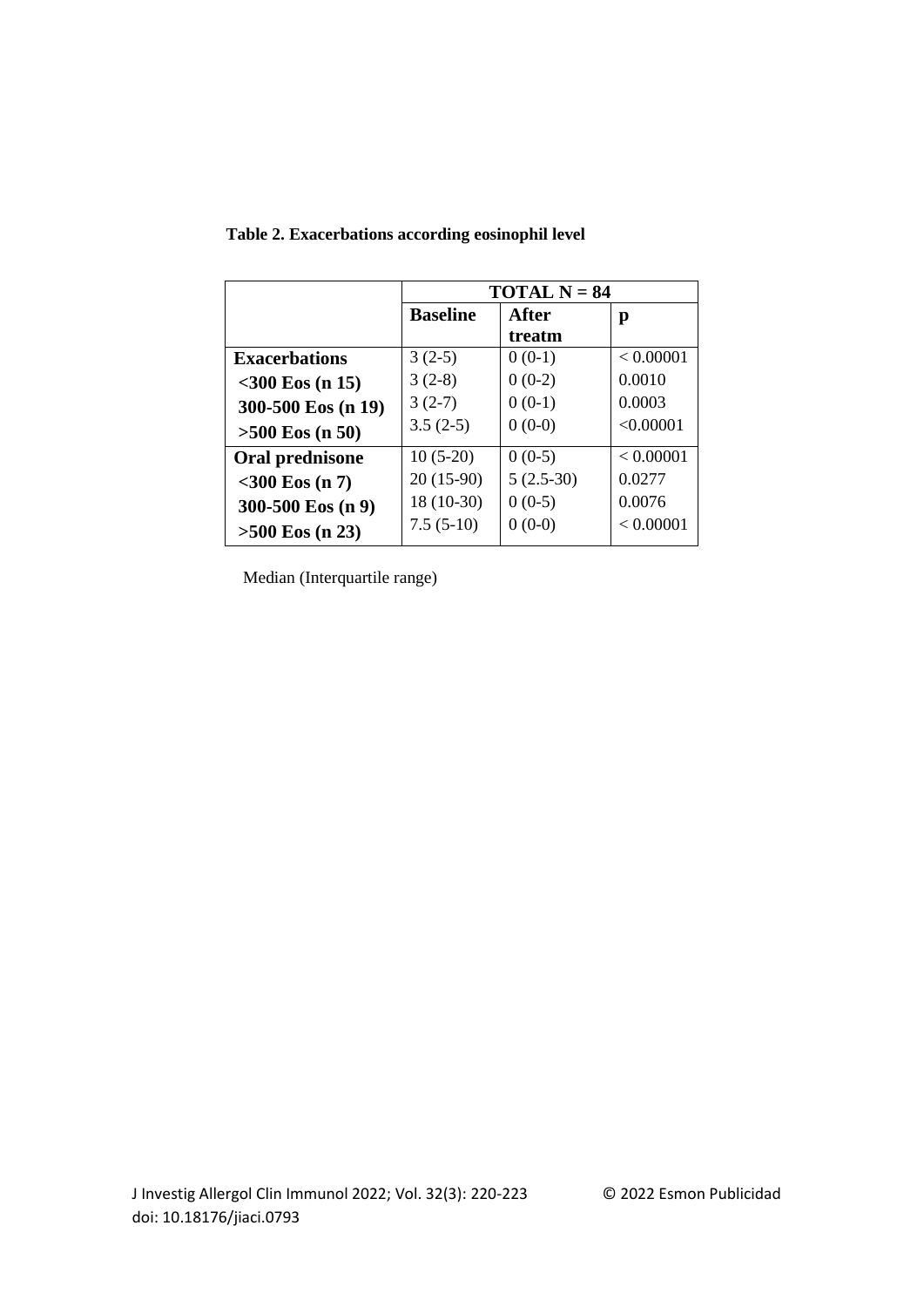**Appendix 1. Members of the Register of Severe Asthma of the Region of Murcia Group REgistro de ASma GRAVE de la Región de MURcia (RE-ASGRAMUR)**

# **Steering Group**

Manuel Castilla Martínez (Hospital Universitario los Arcos del Mar Menor. San Javier), Juan Carlos Miralles López (Hospital Universitario Reina Sofía. Murcia), José Valverde Molina (Hospital G. Universitario Santa Lucía. Cartagena)

#### **Investigators (alphabetical order of centers)**

Manuel Castilla Martínez, José Valverde Molina (Hospital Universitario los Arcos del Mar Menor. San Javier), Loreto Alemany Francés, Ana Mora González (Hospital General Universitario Morales Meseguer. Murcia), Lelia Gacias Pedrós (Hospital Comarcal del Noroeste. Caravaca), Sheila Cabrejos Perotti, El Molaka Zouhair (Hospital General Universitario Rafael Méndez. Lorca), Juan Carlos Miralles López, María Jesús Avilés Inglés (Hospital General Universitario Reina Sofía. Murcia), Isabel Flores Martín, Javier Bravo Gutiérrez, Rocio Ibáñez Meléndez, Carolina Díaz García (Complejo Hospitalario Santa Lucia. Cartagena), Manuel José Pajarón Fernández (Hospital Comarca la Vega. Cieza), Rubén Andújar Espinosa, José Meseguer Arce (Hospital Clínico Universitario Virgen de la Arrixaca. Murcia)